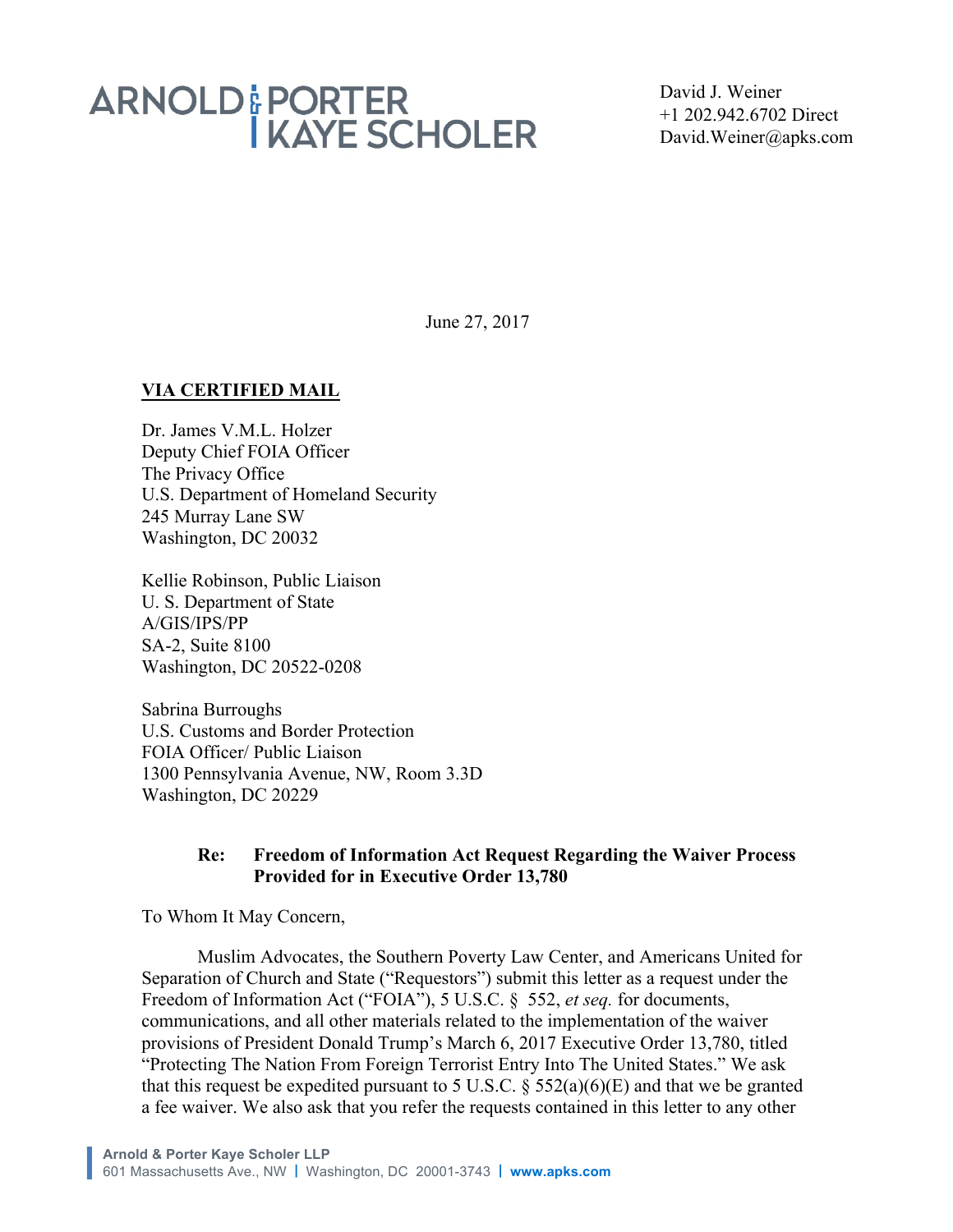June 27, 2017 Page 2

component agency of the U.S. Department of Homeland Security ("DHS") or the U.S. Department of State as appropriate.

#### **I. Background**

On January 27, 2017, President Trump issued Executive Order 13,769, titled "Protecting the Nation from Foreign Terrorist Entry into the United States" ("First Executive Order").<sup>1</sup> The First Executive Order temporarily banned entry of individuals from seven predominantly Muslim countries—Iran, Iraq, Libya, Somalia, Sudan, Syria, and Yemen—and temporarily suspended the entire United States Refugee Admissions Program and indefinitely barred entry of Syrian refugees.<sup>2</sup>

In the wake of nationwide confusion and legal challenges to the First Executive Order, President Trump issued a new executive order with the same title on March 6, 2017 ("Second Executive Order").<sup>3</sup> The Second Executive Order replaces the First Executive Order with some changes. Namely, the Second Executive Order removes Iraq from the list of targeted countries but subjects Iraqis to specific enhanced-vetting requirements.<sup>4</sup> In addition, section 6 of the Second Executive Order directs the Secretary of Homeland Security to review current procedures to "determine what additional procedures should be used to ensure that individuals seeking admission as refugees do not pose a threat to the security and welfare of the United States."<sup>5</sup>

Significantly, the Second Executive Order empowers the Commissioner of U.S. Customs and Border Protection ("CBP") or his designee, with oversight from the Secretary of Homeland Security, to grant case-by-case waivers for certain individuals for whom entry into the United States would otherwise be suspended as a result of the Executive Order.<sup>6</sup> The instant records request relates specifically to this waiver provision.

 $1\text{ E}$  Exec. Order No. 13769, 82 Fed. Reg. 8977 (Jan. 27, 2017).

 $^{2}$  *Id.* §§ 3(c), 5(a), (c)

<sup>3</sup> Exec. Order No. 13780, 82 Fed. Reg. 13209 (Mar. 6, 2017).

 $^{4}$  *Id.* § 4.

 $5$  *Id.* § 6(a).

 $^{6}$  *Id.* § 3(c).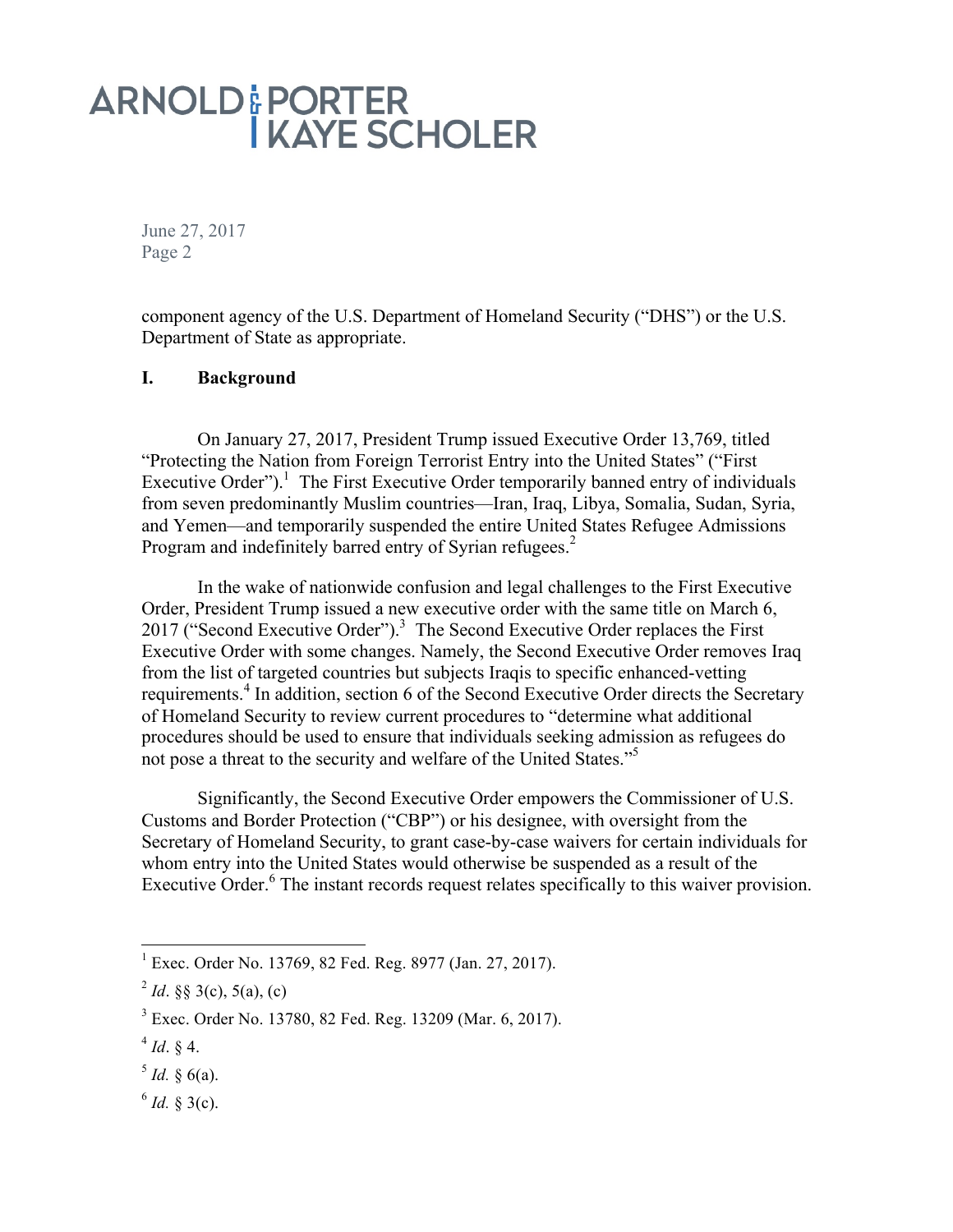June 27, 2017 Page 3

On June 14, 2017, following nationwide injunctions to portions of the Second Executive Order, President Trump issued a memorandum changing the effective date of the enjoined provisions of the Second Executive Order from March 16, 2017, to "the date and time at which the referenced injunctions are lifted or stayed."7 On June 26, 2017, the Supreme Court narrowed the scope of the injunctions, allowing implementation of sections 2(c) and 6 of the Second Executive Order as to persons who do not have any credible claim of a bona fide connection to persons or institutions in the United States. As a result, the waiver process is now the only way for nationals from the six affected countries without ties to the United States to gain entry into this country while the portion of the Second Executive Order not currently enjoined is in effect.

### **II. Request for Records**

For the purposes of this Request, "Record" means a record in the broadest sense possible, and includes, without limitation, everything tangible, electronic, or digital containing a datum, number, photograph, picture, word, or any other information, including, but not limited to, communications between phones or other electronic devices, e-mails, digital or physical images, video, audio recordings, voicemail messages, social-media posts, instructions, directives, guidance documents, formal and informal presentations, training documents, bulletins, notices, alerts, updates, advisories, reports, legal and policy memoranda, contracts, agreements, minutes or notes of meetings and phone calls, and memoranda of understanding.

The Requestors seek release of the following:

1. Records created on or after January 27, 2017, concerning interpretation, enforcement, or implementation of the waiver provision of the Second Executive Order by DHS, CBP, the Department of State, or any component agency of the federal government, including, but not limited to:

 $<sup>7</sup>$  Presidential Memorandum for the Secretary of State, the Attorney General, the Secretary of</sup> Homeland Security, and the Director of National Intelligence, Jun. 14, 2017, available at: https://www.whitehouse.gov/the-press-office/2017/06/14/presidential-memorandum-secretarystate-attorney-general-secretary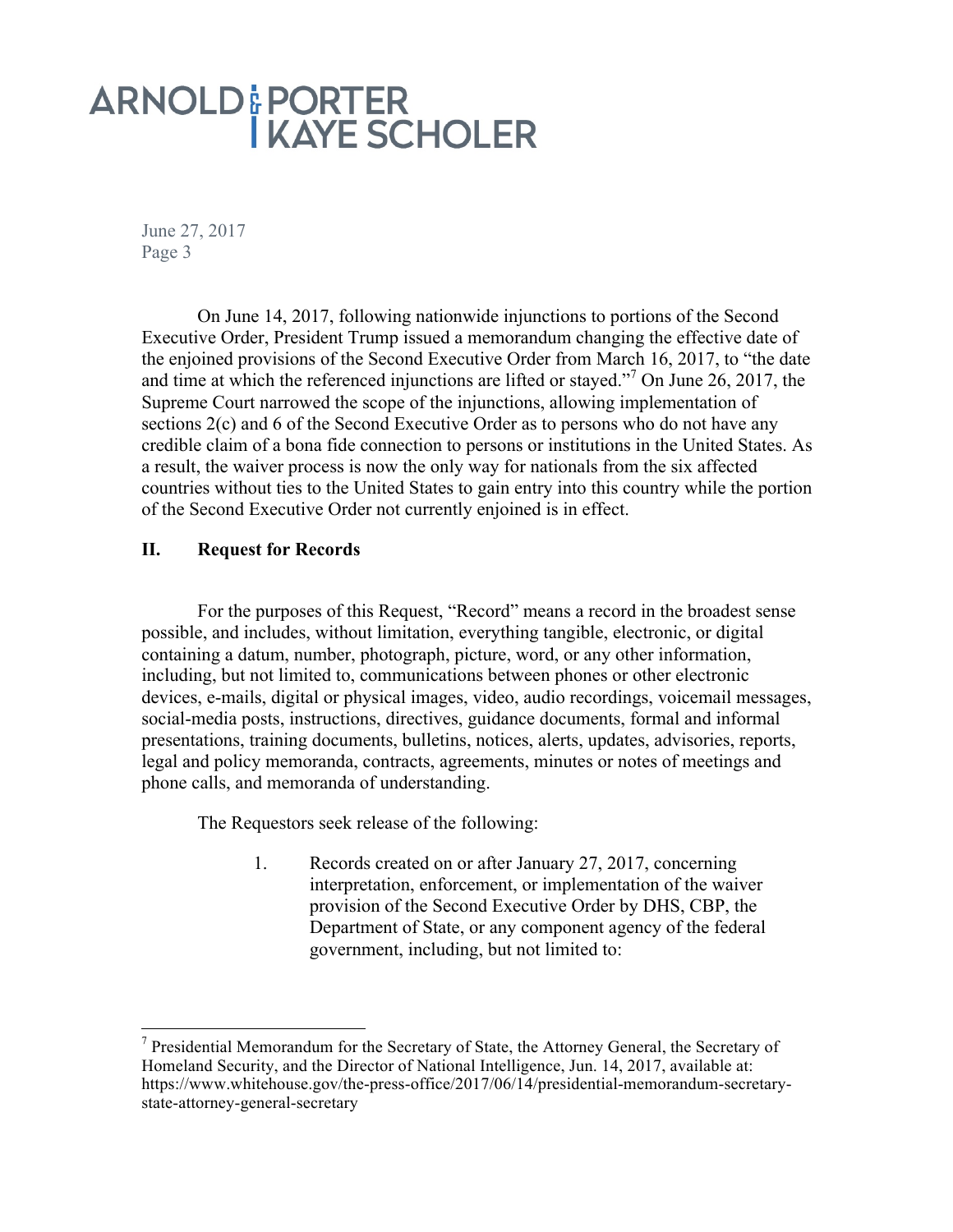June 27, 2017 Page 4

- a. Policies, practices, and procedures that went into effect on or after January 27, 2017, relating to criteria for evaluating individual waiver requests.
- b. Policies, practices, and procedures that went into effect on or after January 27, 2017, concerning the manner in which officers should determine when an individual's waiver request should be granted.
- c. Internal guidance on how to assess when denying an individual's entry "would cause undue hardship" or when "his or her entry would not pose a threat to national security and would be in the national interest."
- d. The processes for accepting and adjudicating waiver requests.
- e. The person or office to whom waiver requests should be directed.
- f. The number of waiver requests received by the Department of State, CBP, DHS, or any other component agency of DHS.
- g. The number of waiver requests granted by the Department of State, CBP, DHS, or any other component agency of DHS, and the reasoning for the grants.
- h. The number of waiver requests denied by the Department of State, CBP, DHS, or any other component agency of DHS, and the reasoning for the denials.
- i. Any guidance provided to CBP, DHS, or Department of State field personnel regarding the waiver provisions of the Second Executive Order.<sup>8</sup>
- j. Any memoranda providing guidance for the Department of State, CBP, DHS, or any other component agency of the

 <sup>8</sup> *See Q&A: Protecting the Nation from Foreign Terrorist Entry to the United States*, U.S. Dep't of Homeland Security (Mar. 6, 2017), https://www.dhs.gov/news/2017/03/06/qa-protectingnation-foreign-terrorist-entry-united-states ("CPB has and will continue to issue any needed guidance to the field with respect to this Executive Order.").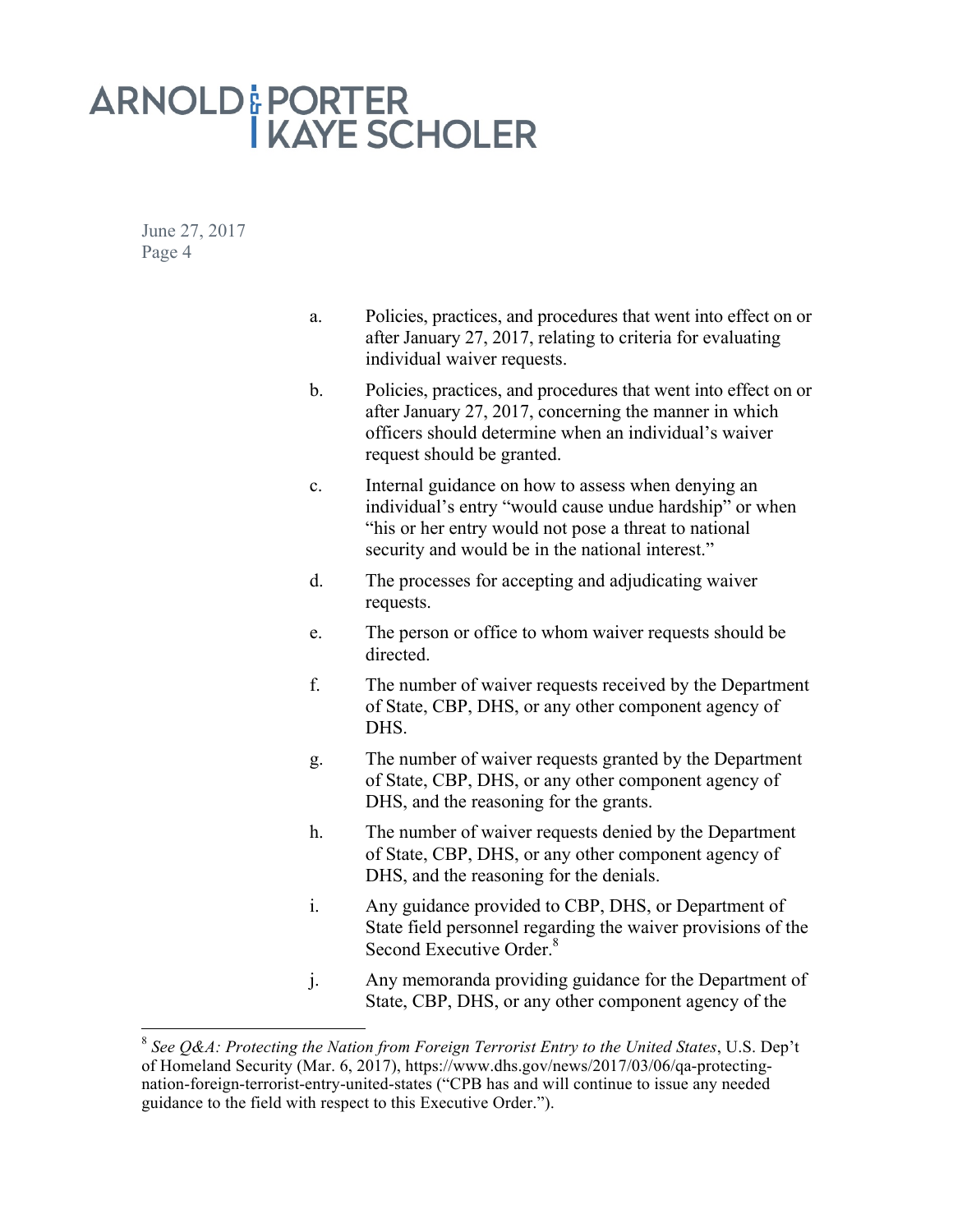June 27, 2017 Page 5

> DHS on enforcement of the waiver provisions of the Second Executive Order in light of federal-court decisions granting preliminary injunctions against the implementation of the Executive Order.

**In sum, we seek information regarding interpretation and enforcement by DHS, CBP, the Department of State, and any other component agency, of the Second Executive Order's waiver provisions only. We do not in the instant request seek more general information on the interpretation or enforcement of other provisions of the Executive Orders.** Specifically, we seek records held by employees, directors, and corresponding local offices of DHS, CBP, the Department of State, and any other component agency of DHS. The Department of State, DHS, CBP, and all other relevant components of DHS have an obligation to search all such field offices that are reasonably expected to produce any relevant information. *See, e.g., Oglesby v. U.S. Dep't of Army,* 920 F.2d 57, 68 (D.C. Cir. 1990); *Marks v. U.S. Dep't of Justice,* 578 F.2d 261, 263 (9th Cir. 1978) (agency not required to search all of its field offices because request did not ask for a search beyond the agency's central files); *see also Am. Immigration Council v. U.S. Dep't of Homeland Sec.,* 950 F. Supp. 2d 221, 230 (D.D.C. 2013).

Due to the expedited nature of the relevant events and interpretations, we request that searches of all electronic information include the personal email accounts and work phones of all employees and former employees who may have sent or received emails or text messages regarding the subject matter of this Request.

To the extent that our Request encompasses records responsive or potentially responsive to the Request that have been destroyed, our Request should be interpreted to include, but is not limited to, any and all records relating or referring to the destruction of those records. This includes, but is not limited to, any and all records relating or referring to the events leading to the destruction of those records.

With respect to the form of production, *see* 5 U.S.C. § 552(a)(3)(B), we request that responsive electronic records be provided electronically in their native file format, if possible. Alternatively, we request that the records be provided electronically in a textsearchable, static-image format (e.g., PDF), in the best image quality in the agency's possession, and that the records be provided in separate, Bates-stamped files.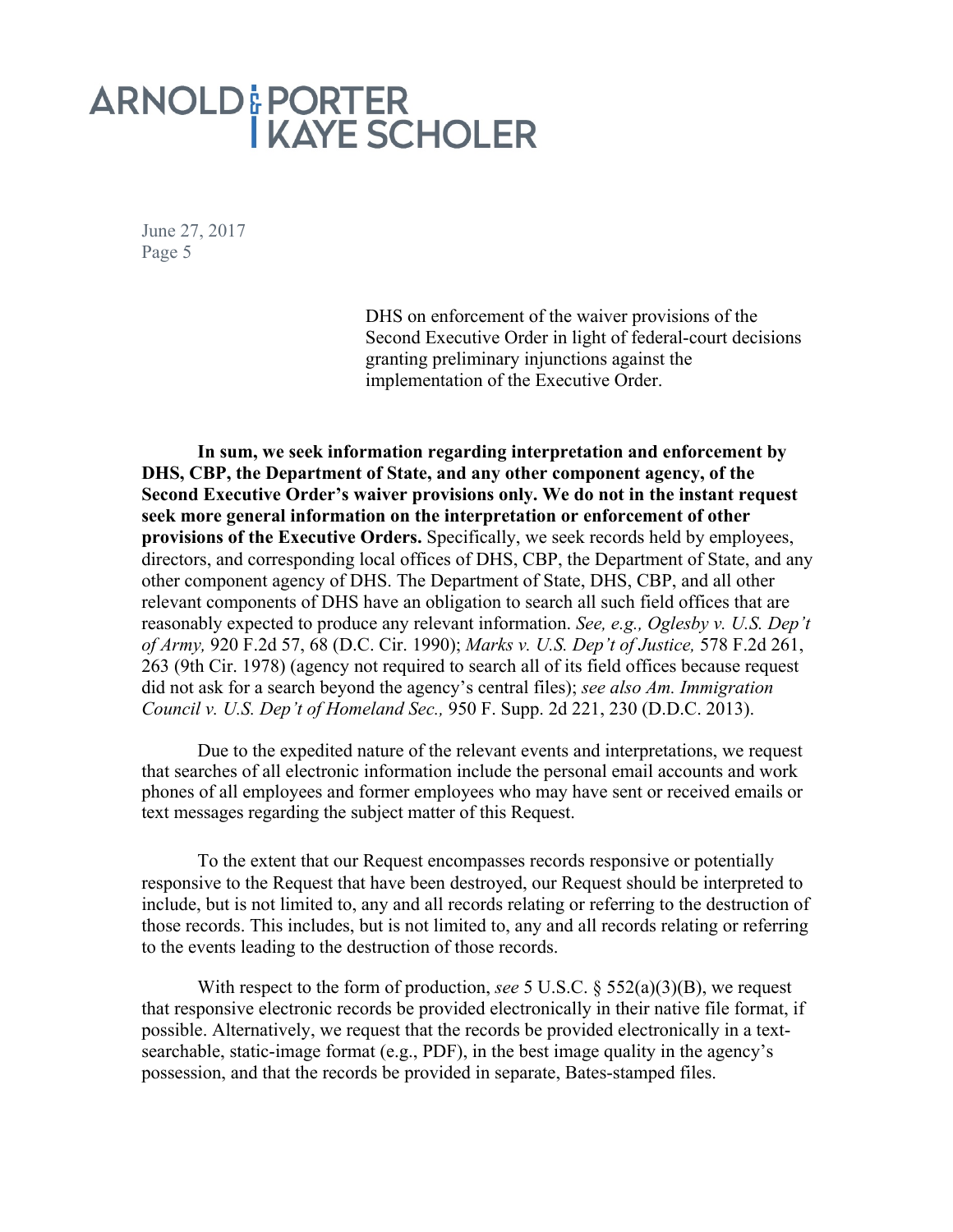June 27, 2017 Page 6

### **III. Application for Waiver of Fees**

The Requestors request a waiver of document search, review, and duplication fees on the grounds that disclosure is in the public interest because it is "likely to contribute significantly to public understanding of the operations or activities of the government and is not primarily in the commercial interest of the requester." 5 U.S.C.  $\S$  552(a)(4)(A)(iii). If the waiver request is not granted, Requestors request that fees be limited to reasonable standard charges for document duplication because Requestors qualify as representatives of the news media and the records sought are not for commercial use. *Id*.  $§ 552(4)(A)(ii)(II).$ 

### *A. Disclosure Is in the Public Interest*

As an initial matter, the public interest in this case is evident: at this time, the waiver process is the only way for an individual seeking entry into the United States to avoid the absolute prohibition on travel and on refugee-processing contained in the Second Executive Order. To date, no information has been released on (1) the manner in which this waiver process is to proceed, (2) the person or office to whom such waivers should be directed, (3) the documents that should accompany such requests, or (4) the clear and specific criteria by which officials are to evaluate whether a person meets the broad criteria outlined in the Executive Order itself.

Moreover, the First and Second Executive Orders have generally been the subject of widespread and ongoing media attention.<sup>9</sup> The records sought will significantly contribute to the public understanding of how the waiver process is being used and of how waivers are being adjudicated.

Thus, a fee waiver would fulfill Congress's legislative intent in granting fee waivers to noncommercial requestors. *See Judicial Watch, Inc. v. Rossotti,* 326 F.3d 1309, 1312 (D.C. Cir. 2003) ("Congress amended FOIA to ensure that it be liberally construed in favor of waivers for noncommercial requesters." (internal quotation marks omitted)).

 <sup>9</sup> *See, e.g.*, Evan Perez et al., *Inside the Confusion of the Trump Executive Order and Travel Ban*, CNN (Jan. 30, 2017), http://cnn.it/2kGdcZy; Ariane de Vogue, *Supreme Court Allows Parts of Travel ban to Take Effect*, CNN (Jun. 26, 2017), http://www.cnn.com/2017/06/26/politics/travelban-supreme-court/index.html.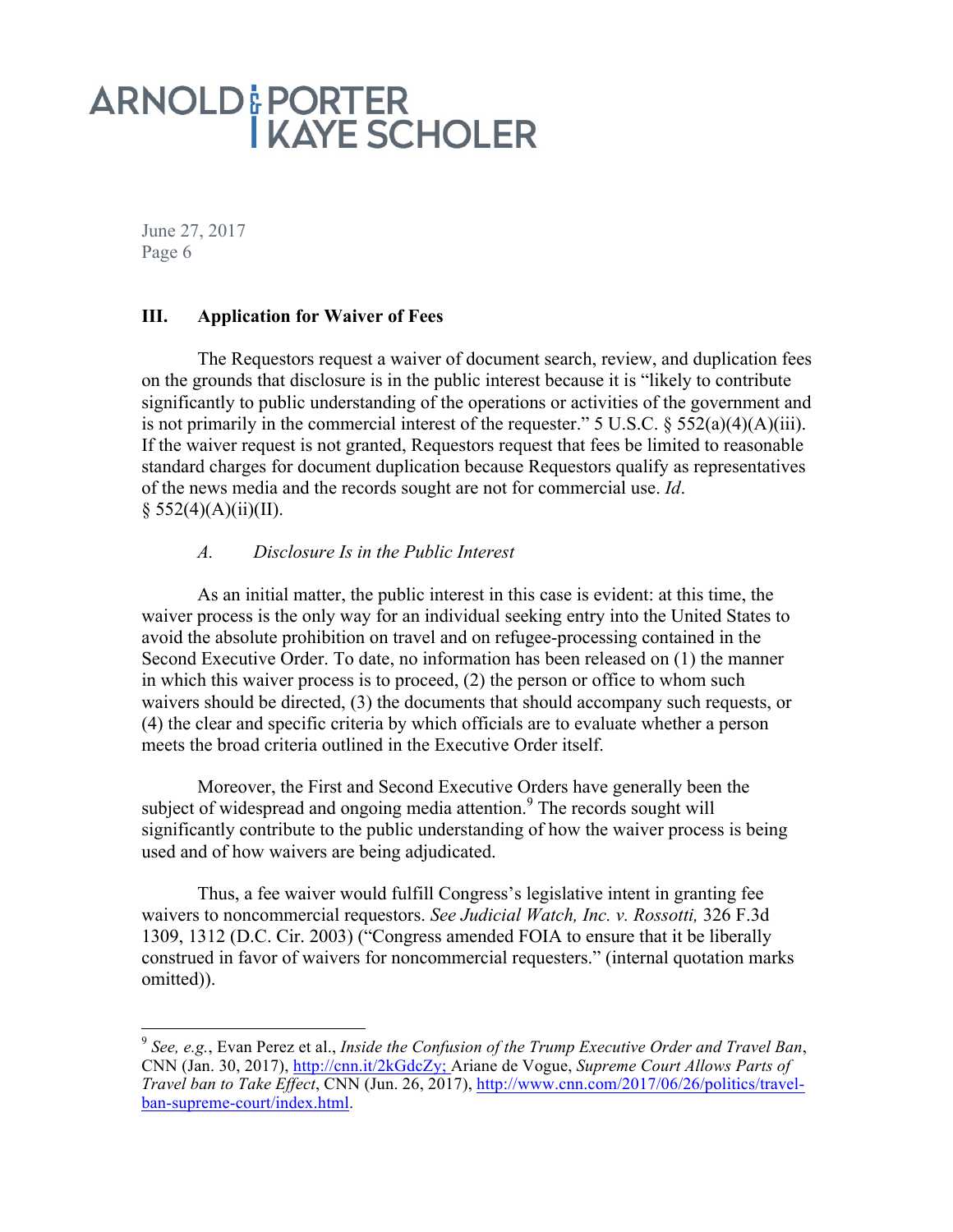June 27, 2017 Page 7

### *B. Requestors Are Representatives of the News Media*

Even if a waiver is not granted, fees should be "limited to reasonable standard charges for document duplication" because each of Muslim Advocates, the Southern Poverty Law Center, and Americans United for Separation of Church and State is a "representative of the news media" and the records are not sought for commercial use. 5 U.S.C. § 552(4)(A)(ii)(II). Other organizations similar to Requestors in mission, function, and educational activities have been found by courts to be representatives of the news media. *See Elec. Privacy Info. Ctr. v. Dep't of Defense*, 241 F. Supp. 2d 5, 10–15 (D.D.C. 2003) (a non-profit educational organization qualified under the news media category); *Nat'l Sec. Archive v. Dep't of Defense*, 880 F.2d 1381, 1387 (D.C. Cir. 1989) (a nonprofit research organization qualified under the news media category).

Finally, Requestors do not seek to use the information requested for commercial use, 22 C.F.R. § 171.16(a)(2), and do not have a commercial interest that would be furthered by the disclosure. Instead, their primary interest in the disclosure of information is to educate the public and advocate for the rights of Americans to be free from racial and religious profiling.  $\S 171.16(a)(2)(i)$ -(ii).

### **IV. Application for Expedited Processing**

The Requestors request expedited processing pursuant to 5 U.S.C. §  $552(a)(6)$ (E).<sup>10</sup> There is a "compelling need" for these records as defined in the statute because: (1) the request concerns "[t]he loss of substantial due process rights," 6 C.F.R. § 5.5(e)(1)(iii); 5 U.S.C. § 552(a)(6)(E)(ii); and (2) the request concerns "[a] matter of widespread and exceptional media interest in which there exist possible questions about the government's integrity which affect public confidence," 6 C.F.R.  $\S$  5.5(e)(1)(iv); 5 U.S.C.  $\S$  552(a)(6)(E)(ii).

The requested records seek to inform the public about an urgent issue implicating thousands of individuals' due-process rights—namely, the interpretation, implementation, and enforcement of the Second Executive Order's waiver provision, which at this time is the sole manner by which affected individuals from the six

 <sup>10</sup> *See also* 6 C.F.R. § 5.5(e)(1).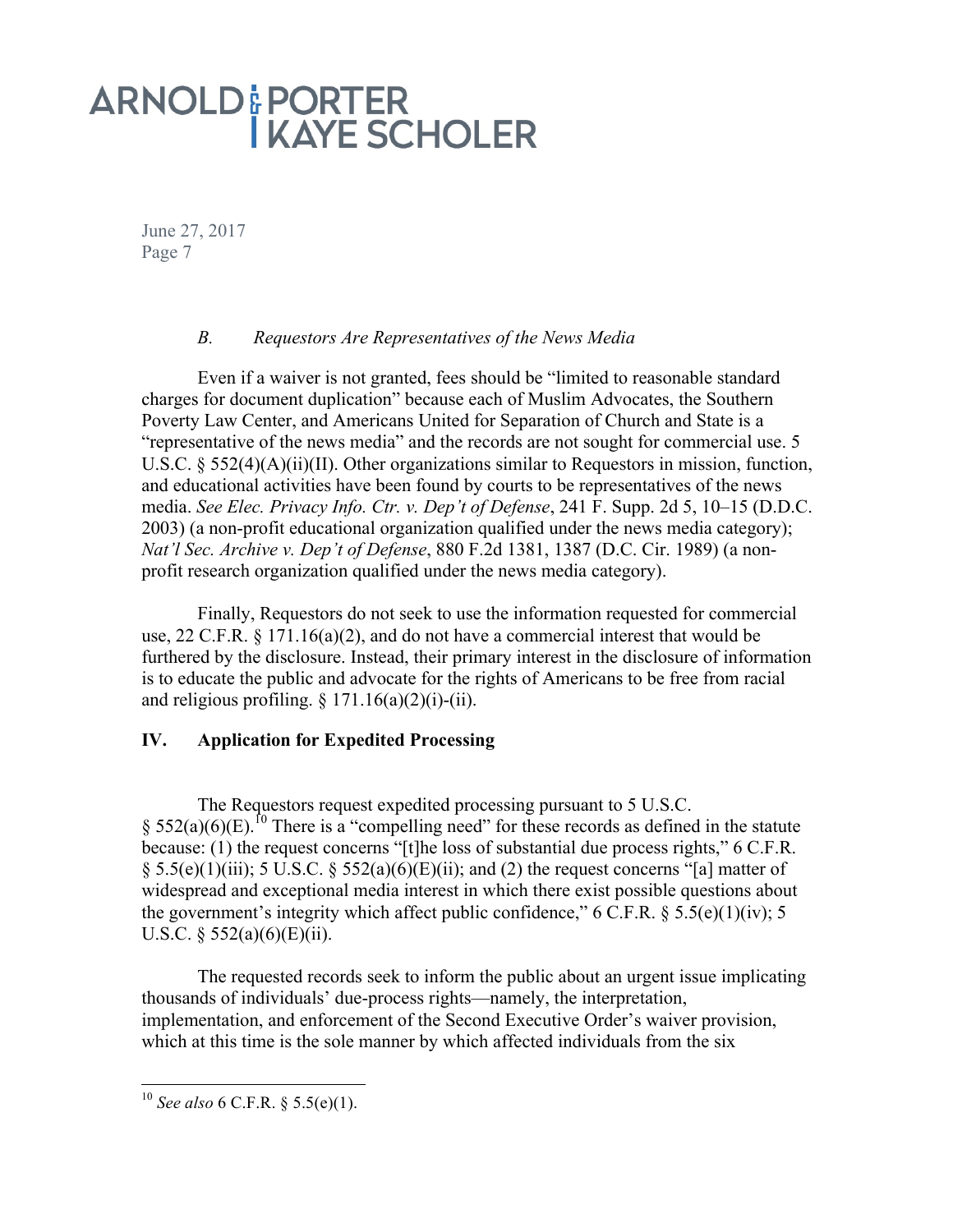June 27, 2017 Page 8

countries are able to gain entry into the United States. Reports of the Second Executive Order's implementation have raised serious due-process concerns,  $\frac{11}{12}$  giving rise "to" questions about the government's integrity" and an "urgency to inform the public." 28 C.F.R.  $\S 16.5(d)(1)(iv)$ . The waiver process instituted by the Second Executive Order has been shrouded in mystery and confusion and has not eliminated the constitutional and statutory questions raised by the First and Second Executive Orders. Thus, attorneys, other service providers, and the public urgently need these important public documents.

Given the foregoing, the Requestors have satisfied the requirements for expedited processing of this Request. Pursuant to applicable statutes and regulations, the Requestors expect a determination regarding expedited processing within 10 days. *See* 5 U.S.C.  $\S$  552 (a)(6)(E)(ii); 6 C.F.R.  $\S$  5.5(e)(4).

If the Request is denied in whole or in part, the Requestors ask that you justify all denials by reference to specific FOIA exemptions. The Requestors expect the release of all segregable portions of otherwise exempt material. The Requestors reserve the right to appeal a decision to withhold any information or to deny a waiver of fees.

Additionally, in order to avoid delays in receiving records, Requestors request that records be produced seriatim as they become available.

Thank you for your prompt attention to this matter. Please furnish the applicable records to:

**David J. Weiner** Arnold & Porter Kaye Scholer, LLP 601 Massachusetts Ave, NW Washington, D.C. 20001

I affirm that the information provided supporting the request for expedited processing is true and correct to the best of my knowledge and belief. *See* 5 U.S.C.  $§ 552(a)(6)(E)(vi).$ 

 <sup>11</sup> *See, e.g.*, *Universal Muslim Association of America v. Trump*, No. 1:17-cv-00537 (D.D.C. Mar 27, 2017); *International Refugee Assistance Project v. Trump*, No. 8:17-cv-00361 (D. Md. Mar. 16, 2017).